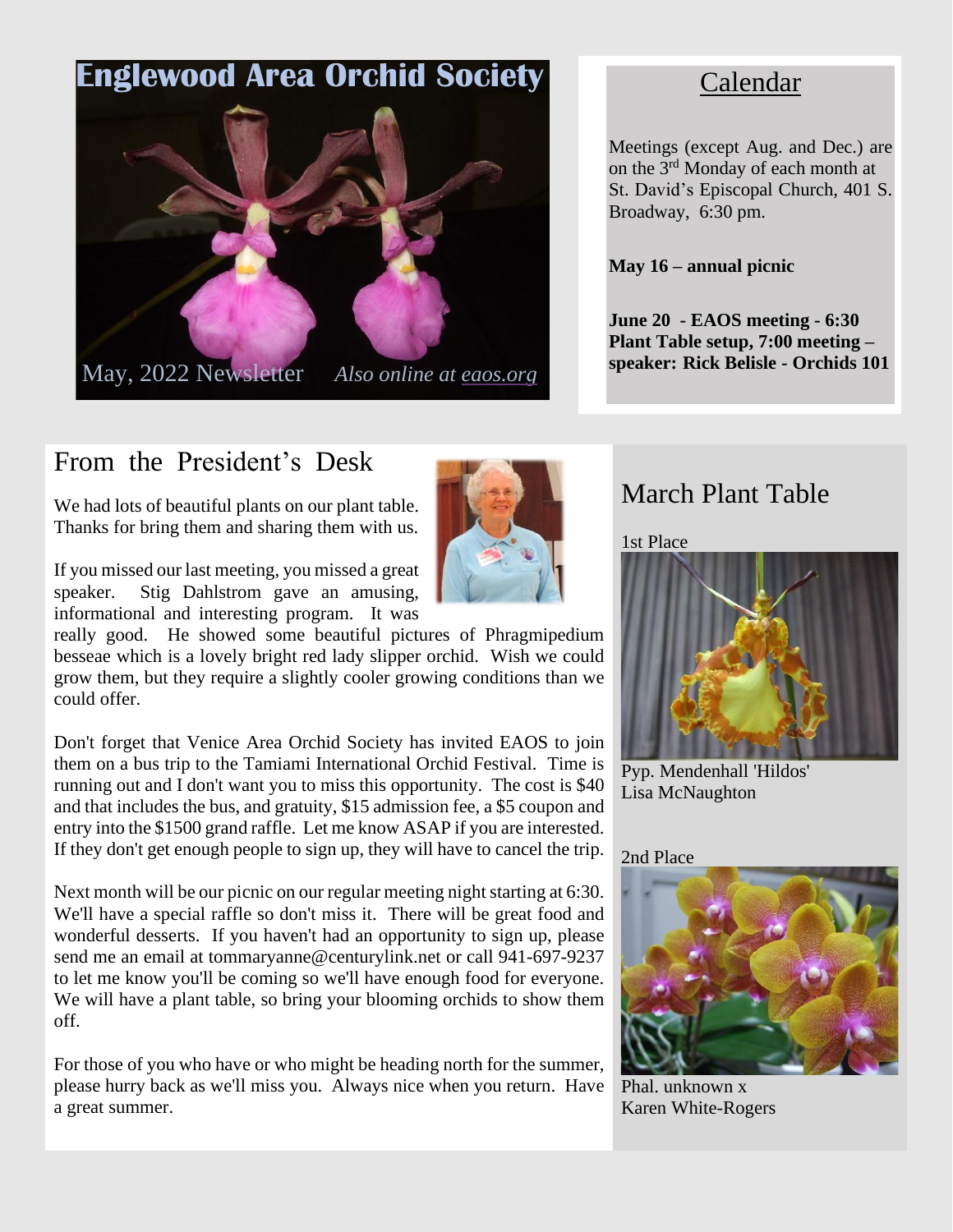Watch your plants because it has been so very windy and so very dry, they might need extra water with this heat. Hopefully soon we'll see a little relief with some rain.

See you at the picnic.

Mary Anne DiGrazia, EAOS President

# Change in EAOS Bylaws

The April meeting voted to change the EAOS Bylaws. The ones adopted in 2015 contained a reference to annual elections, while the term of officers is set at 2 years. To correct this, we changed Article IV (b) to read "EAOS members shall elect officers at the regular March membership meeting on a biennial basis."

In addition, a finance committee, chaired by the Treasurer, was added to the list of standing committees, to provide assistance to the Treasurer. The revised Bylaws are posted on the EAOS website

# New Officers Installed

The officers elected at the March meeting were installed in April: President Mary Anne DiGrazia Vice-President Dorothy (Dottie) Johns Recording Secy. Laurie Motter Corresponding Secy. Judy Russell Treasurer Helen McClaskie

## Standing Committees

| Newsletter and Website | Ken Woodward                   |  |
|------------------------|--------------------------------|--|
| Membership             | Diana Leonhardt, JoAnn Royal   |  |
| Raffle                 | Terri Carr                     |  |
| Finance                | Helen McClaskie, Kitty Saddler |  |

## Ad Hoc Committees

Technology - JoAnn Royal, Matt Palucci Social – Mary Commer Plant Table – Judy Chisholm

## Other Appointees:

Librarian \_ Avram White-Rogers Historian - Mary Anne DiGrazia AOS Representative – Ted Kellogg 3rd Place



Gyc. Charlie Brown Candy Bott

Speaker's Choice



Orcp. bicornis Ken Woodward

## **2022 Show Sponsors**

#### **GOLD SPONSORS**

FARLOWS ON THE WATER DR. ADAM LIPKIN, MD PA MYAKKA PINES GOLF CLUB RAV&E TOP KNOT SALON WARREN LORANGER FAMILY YMCA

#### **SILVER SPONSORS**

KATHY DAMEWOOD, RE/MAX ALLIANCE GROUP MICHAEL J LOONEY, INC. OYSTER CREEK GOLF CLUB SUN NEWSPAPERS TODAY'S DENTISTRY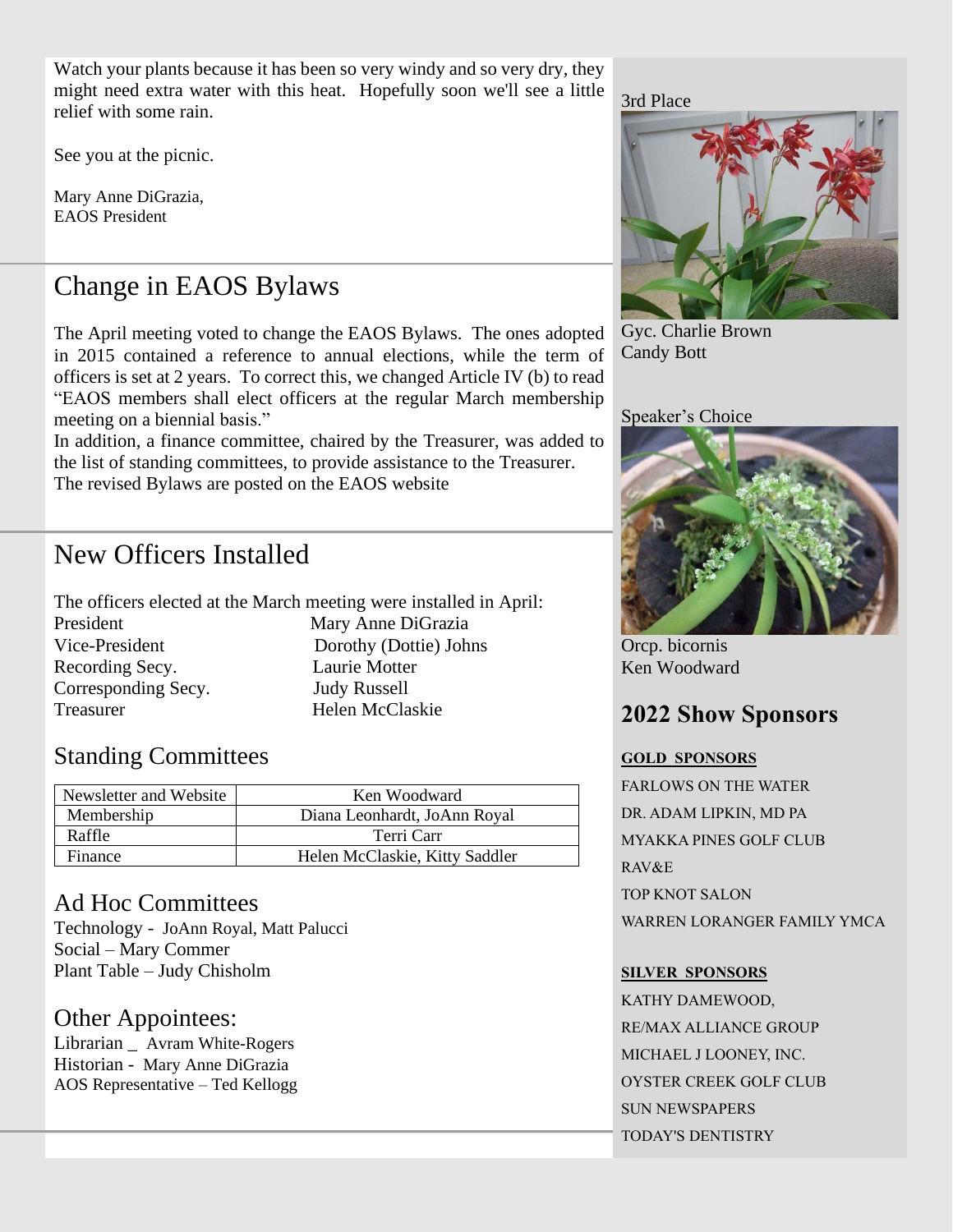# VAOS Bus Trip

VAOS has invited us to join them on their bus trip to the Tamiami International Orchid Festival on Friday, May 13th. It will be held in the Miami Dade County Fair Expo Center. The cost is \$40 which includes bus trip and driver gratuity, the \$15 admission fee, a \$5 coupon and entry into the \$1500 grand raffle. Water will be provided on the bus. Bring your own lunch or snacks for the bus trip.

The bus will depart at 7:00 a.m, Be there at 6:45, from the Venice Community Center South Parking Lot. Estimated arrival time is 10:30 - 11:00 a.m. The bus will leave the festival at 4:00 p.m.

More than 45 orchid vendors from around the world will sell orchids. There will also be free classes available.

Sign up with Sharon Kahnoski at social@vaos.org or 616-581-9131. Checks payable to VAOS and mail to: VAOS, PO Box 443, Venice, Fl. 34284-0443. Include your phone number on your check and note: Tamiami Orchid Fest Bus Trip in memo. Do not delay.

Sybil and Mary Anne are going, so consider joining them.

# May Picnic

This year we will be having our picnic on May 16 instead of June. Be ready to sign up at the April meeting so we will know how many to plan for. The society will provide the meat for the picnic. If you weren't at the April meeting to sign up, please email Maryanne tommaryanne@centurylink.net or call 941-697-9237, to let us know you'll be at the picnic. We will have it at our normal meeting place at St. David's, so there won't be any ants or mosquitoes to bother us. The picnic will start at 6:30 pm.

## Orchids in the garden

Oncidium. sphacelatum is in full bloom right now at MaryAnne DiGrazia's house with over 27 flower spikes. It's a bit too large to bring to the plant table. Originally mounted on an orange tree, when they cut down the tree, they saved the piece the plant was attached to. MaryAnne says, "I was really excited when I got it many years ago."

#### **FRIENDS**

DEE DEE QUINN – MARY KAY I.B.C. DAVIS, ROBERTS, BOELLER & RIFE ENGLEWOOD YOGA CENTER HOLLYWOOD NAILS HOME DEPOT KEY AGENCY LANDY'S ON THE WATER SANDI OLSEN-ENGEL PANTHER HOLLOW DENTAL PUBLIX QUICK SIGNS XPERTECH AUTO REPAIR, INC.



Stig Dahlstrom was the speaker at the meeting in April.



MaryAnne's Oncidium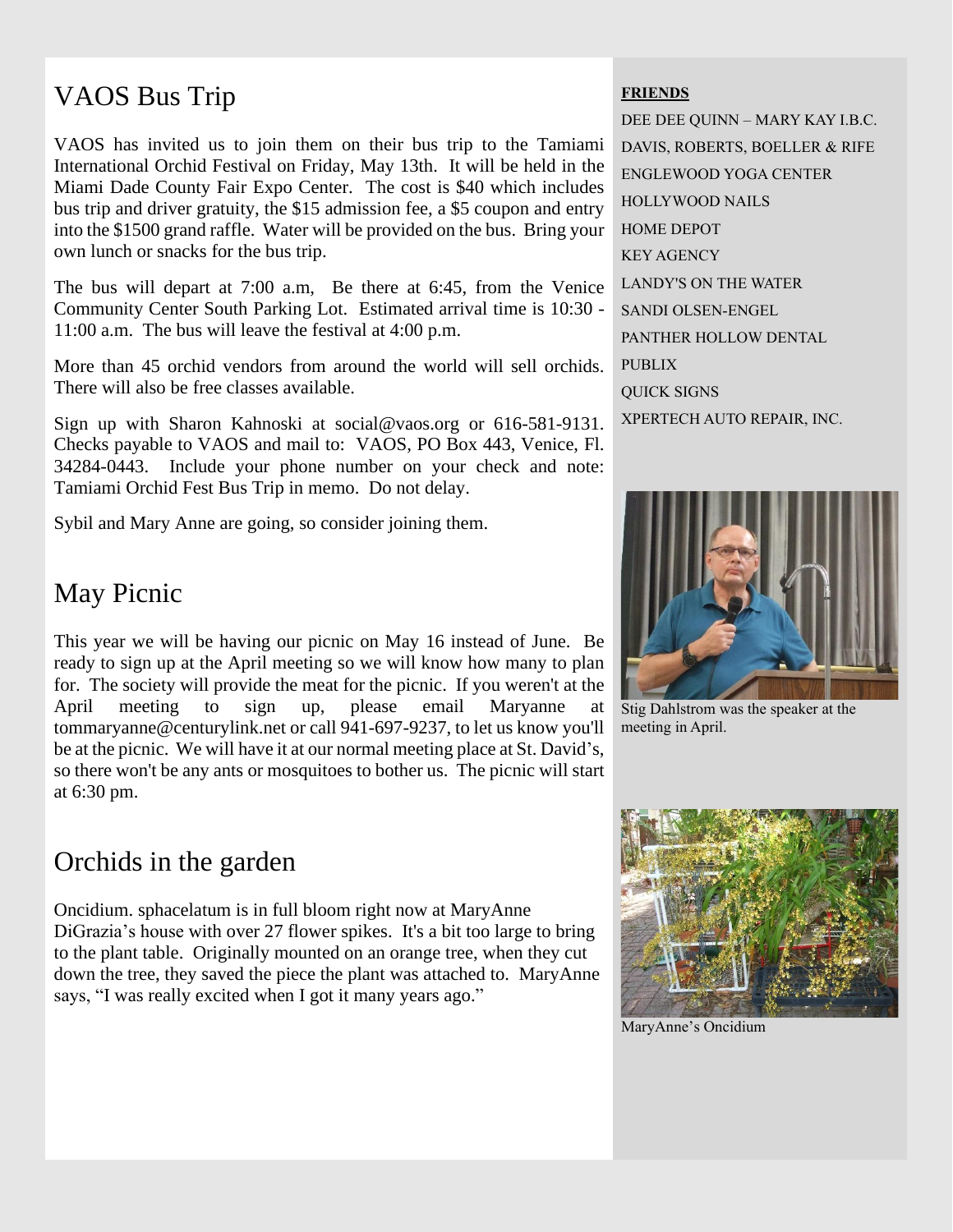## TREASURER'S REPORT March,2022

| <b>BANK BALANCEas of 03/01/2022</b> |                        |             | \$15,283.87 |
|-------------------------------------|------------------------|-------------|-------------|
| <b>INCOME</b>                       |                        |             |             |
| <b>DUES</b>                         |                        | \$45.00     |             |
| <b>MARCH RAFFLE</b>                 | \$126.00               |             |             |
| REDEPOSIT OF SHOW CHANGE            | \$1,400.00             |             |             |
| <b>SHOW INCOME</b>                  | \$8,580.25             |             |             |
| <b>INTEREST</b>                     |                        | \$.72       |             |
| <b>TOTAL</b>                        |                        | \$10,151.97 |             |
| <b>EXPENSES</b>                     |                        |             |             |
| SHOW COSTS:                         | <b>FOOD</b>            | \$421.46    |             |
|                                     | NEWSPAPER              | \$92.00     |             |
|                                     | PRINTING               | \$50.00     |             |
|                                     | <b>SUPPLIES</b>        | \$103.27    |             |
|                                     | <b>RAFFLE</b>          | \$67.00     |             |
|                                     | PHOTOGRAPHY            | \$175.00    |             |
|                                     | <b>DISPLAY</b>         | \$260.19    |             |
|                                     | <b>CHANGE FOR SHOW</b> | \$1,400.00  |             |
| <b>OTHER</b>                        |                        | \$471.81    |             |
| <b>TOTAL</b>                        |                        | \$3,040.73  |             |
| <b>BANK BALANCE AS OF 3/31/2022</b> |                        | \$22,395.11 |             |

As of 3/31/2022 there is \$925.00 of uncashed checks.

RESPECTFULLY SUBMITTED KITTY L SADDLER, ASSISTANT TREASURER

## April Minutes

Minutes of EAOS Meeting April 18, 2022

Meeting was called to order by President Mary Anne DiGrazia welcoming all guests and new members and to all our returning members. Nice to have you all here.

#### **Old Business**:

Dues - \$15 per household. If you haven't paid yet, please do so on the break.

Plant Table: Please bring your blooming plant to show off at the meeting. Vote for your favorite plant on the plant table. The top 3 will be our winners. Thanks for bringing in the lovely plants.

In last month's newsletter, the white phal that won 3<sup>rd</sup> place was actually Judy Russell's plant. I had it misidentified. Sorry Judy.

VAOS has invited EAOS members to join them on May 13<sup>th</sup> on a bus trip to the Tamiami International Orchid Festival. The cost is \$40 and it includes the bus trip and gratuity, the \$15 admission fee, a \$5 coupon and entry into the \$1500 grand raffle. It will leave from the Venice Community South Parking lot at 7:00 am. Seating is limited so do not delay if you are interested. Bus leaves the festival at 4:00 pm. Sybil and I are going and it should be a lot of fun. Let me know if you are interested.